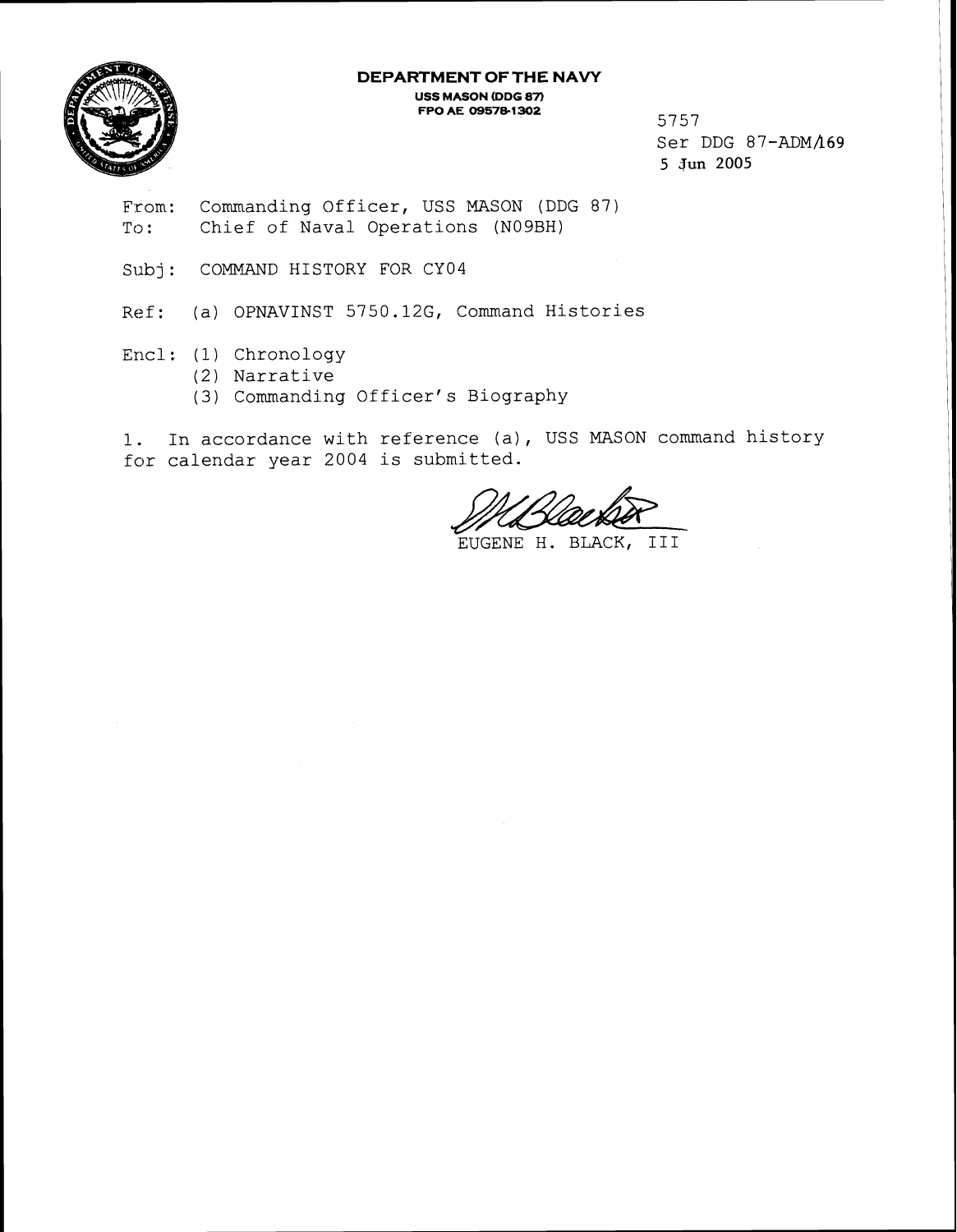# **USS MASON (DDG 87) CHRONOLOGY**  1 **JANUARY** 2004-31 **DECEMBER** 2004

#### **JANUARY** 2004:

# 01

-1nport: Norfolk, VA for Holiday stand-down.

# 12

-UNDERWAY: Virginia Capes Operations Area (VCOA) for Damage Control, ASW, and AW Tailored Ship Training Availability (TSTA) .

# 15

-1NPORT: Norfolk, Virginia

# 19

-Upkeep and FMAV started inport Norfolk.

## 19-23

-Successfully completed Engineering TSTA I, Search and Rescue (SAR) exercise, Cruise Missile Tactical Qualification (CMTQ) TSTA 11.

## 26-30

-Successfully completed AAV, Search and Rescue LTT, and Anti-Submarine Warfare(ASW) TSTA.

#### **FEBRUARY** 2004

# $2 - 6$

-Completed a very aggressive week to include: HARRY S TRUMAN Carrier Strike Group (HSTCSG) Air Defense Commander Course, Task Group ASW course of instruction, Electronic Warfare TSTA and Communications TSTA.

# 9-13

-Completed SAR Certification I and 11, Naval Surface Fire Support Team Trainer, and Damage Control TSTA.

#### 17

-UNDERWAY/INPORT: Berth shift from Norfolk Naval Base to Yorktown for Ammo Onload.

#### 20

-UNDERWAY: VCOA for ASW TSTA and CMTQ TST

Enclosure (1)

-- ---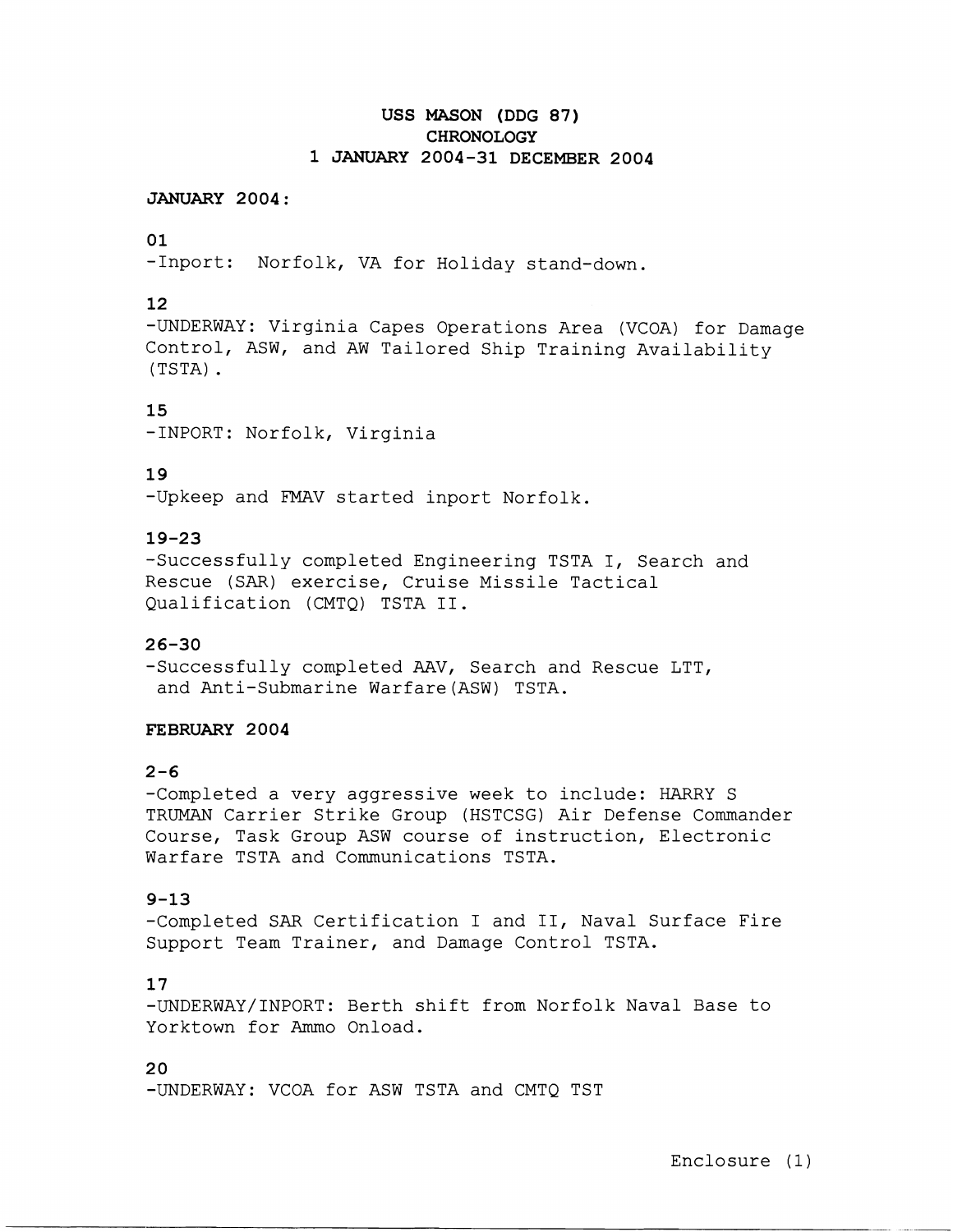#### **24**

-1NPORT: NAUTICUS pier Norfolk, VA for the premier of the movie "Proud" for African American History Month.

#### **27**

-UNDERWAY/INPORT: Berth shift from NAUTICUS pier to Norfolk Naval base.

# **MARCH 2004**

#### **1**

-UNDERWAY: Enroute to Jacksonville Operations Area (JAXOA). Conducted Deck, Navigation, and CMTQ TSTAs.

## **5**

-1NPORT: Mayport, Florida.

#### **8**

-UNDERWAY: Transit to Gulf of Mexico for JOHN F KENNEDY Strike Group (JFKSTRKGRU) Combined Engagement Capabilities (CEC) Operations Evaluation.

# **:11**

-Rendezvous with JFKSTRKGRU and start CEC operations evaluation (OPEVAL) .

#### **1 5**

--Successfully completed the CEC OPEVAL.

## **16**

--Enroute VCOA.

## I. **9**

--Inport: Norfolk, Virginia

# **22-26**

-Antiterrorism/Force Protection Phase II TSTA conducted inport.

# **29**

-Combat Information Center Team Trainer CICTT conducted by Aegis Training Readiness Command (ATRC) .

Enclosure (1)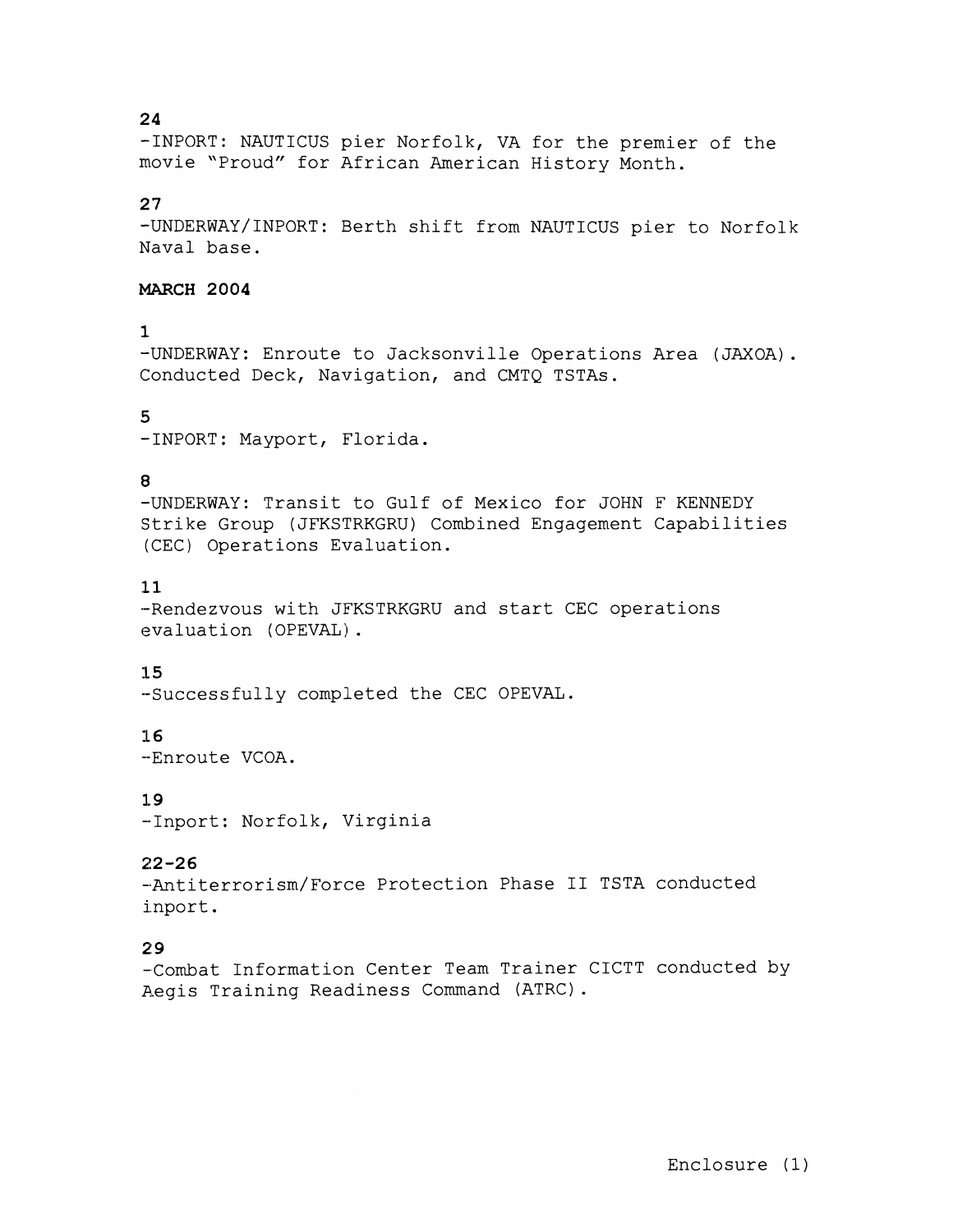#### **APRIL 2004**

#### 5

-Underway from Norfolk, Virginia for Group Sail with CDS 26 & CCDG-2. Conducted ISIS NAV checkride, TSTA EW/Chaff, helo fly-on.

#### **7**

- Underway: NSFS FIREX I

# **15**

- Underway: NSFS FIREX I1

#### **27-28**

- Underway: Anti-Terrorism Exercise (ATEX)

## **29-30**

- Underway in the VACAPES OPAREA for the Final Evaluation Problem (FEP) and completed first ISIC Navigation check ride.

#### **3 0**

--Inport: Norfolk, Virginia

#### **MAY 2004**

## **01-09**

-Upkeep Norfolk: Completed CMTQ (Cruise Missile Tactical Qualification), torpedo onload, VLA Firing Training.

## **10**

-Tigers arrive for two-day trip to Mayport, Florida.

## **10-12**

-Underway: Norfolk to Mayport, Florida with Tigers onboard.

## **12**

-Arrive Mayport, Florida. Debark Tigers.

## **13**

-Underway: Mayport, Florida to Andros Island, Bahamas for MASON's USW SQT at the AUTEC range.

#### **14-17**

- MASON completes USW SQT, firing a VLA while at AUTEC. CDR Gale's relief, CDR Eugene H. Black 111, reports aboard.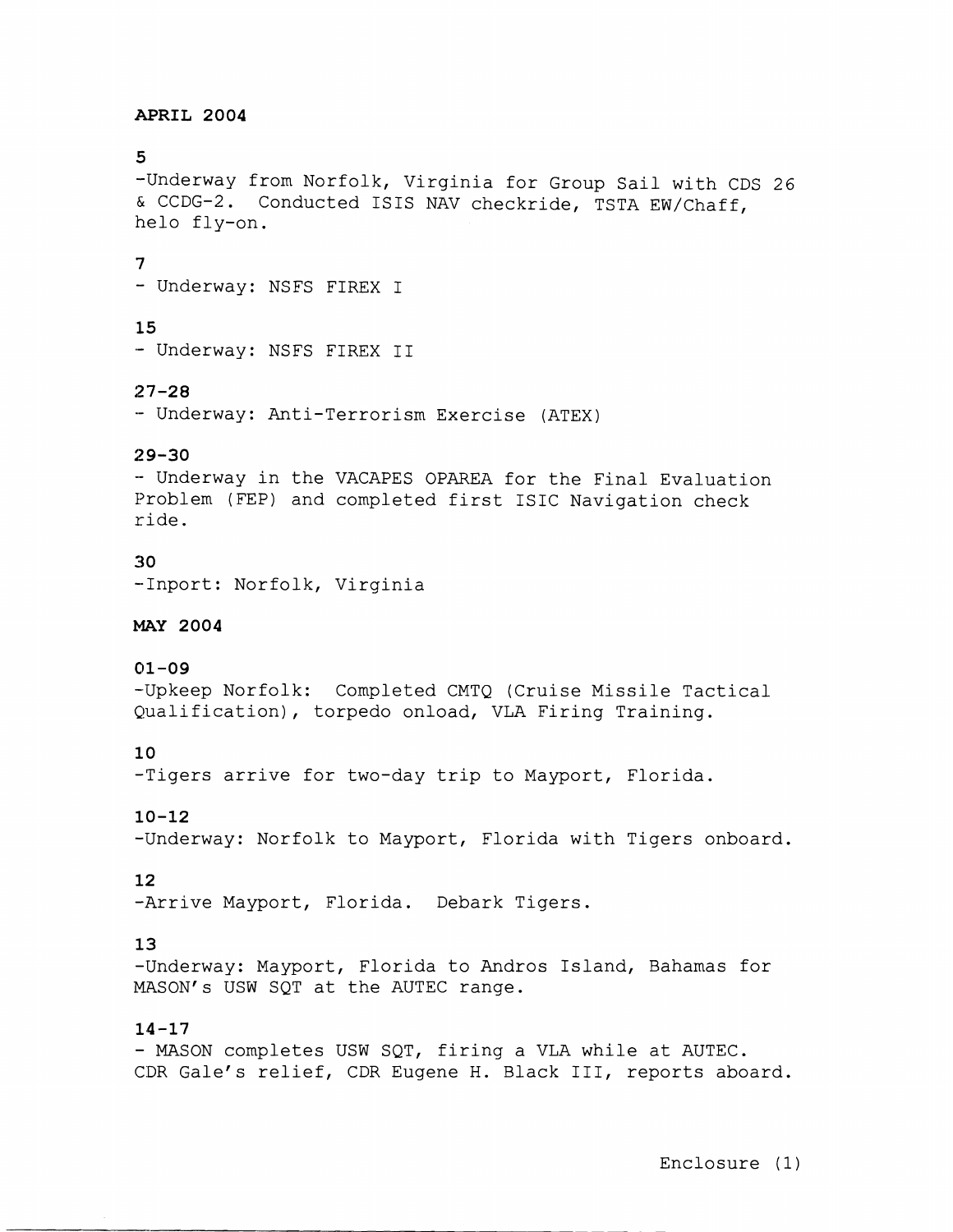# **18-20**

-Return transit to Norfolk, Virginia from the AUTEC. Enroute, MASON anchors at ATG #1 off the coast of Mayport to complete AT/FP Phase I11 by performing a defense against a small boat attack.

#### **21**

-Change of Command Ceremony conducted late morning at sea in the VACAPES. CDR Eugene H. Black 111 relieved CDR David J. Gale as Commanding Officer, USS MASON (DDG 87). Proceed into port, Norfolk, VA.

#### JUNE **2004**

#### **01-03**

-1nport: Norfolk, Virginia for upkeep and training prior to getting underway in support of COMPTUEX with the HSTCSG and JTFEX with the JFKCSG.

#### **04**

-Underway: COMPTUEX with the HSTCSG. Participated in numerous MI0 events with the M/V PREVAIL and the USNS LEROY GRUMMAN in Cherry Point OPAREA (CPOA).

#### **11**

.-HARRY S TRUMAN CSG proceeded south to JAXOA to continue 62X. MASON stayed in the Cherry Point OPAREA and met up with JFK to participate in JTFEX. Also participating were various ships from the United Kingdom's Royal Navy.

#### **'1 8**

-Commenced C2X final battle problem with HST and strike group ships.

# **21**

-Transit to Mediterranean Sea for OPERATION MAJESTIC EAGLE; HST, MASON, LEROY GRUMMAN & MONTEREY in company.

#### 2 **8**

-MASON & company transit the Straits of Gibraltar. MASON detached in Mediterranean to proceed to station off the coast of Bizerte, Tunisia in support of OPERATION MINI-NADOR, Tunisian PASSEX.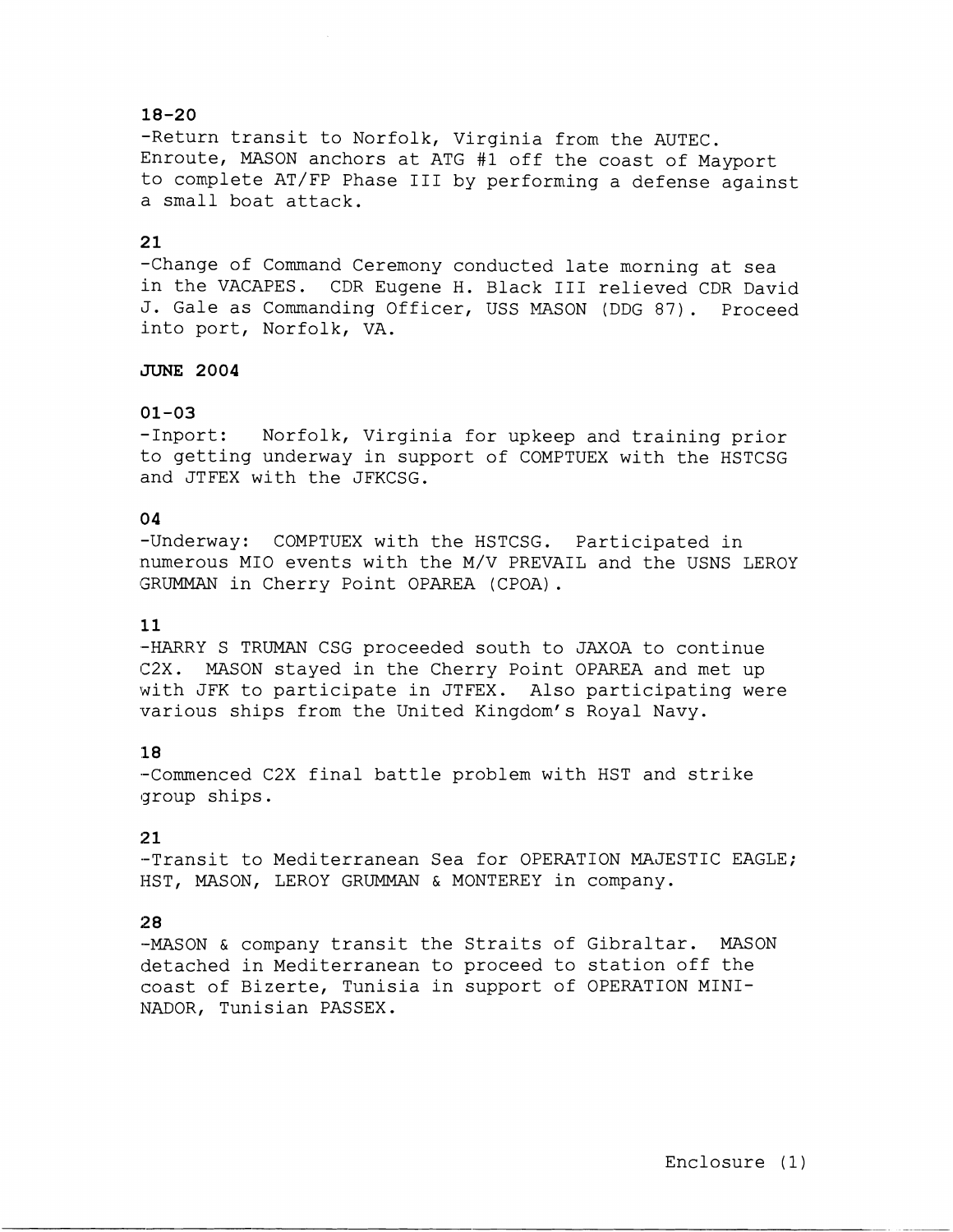# **JULY 2004**

# **(31**

-Anchored off the coast of Bizerte, Tunisia. Received Tunisian Naval Officers onboard for Operational Planning Meeting (OPM) in AM. Commenced PASSEX. PASSEX included DIVTACs with two Tunisian naval vessels, man overboard drills, highline transfer, leapfrogs and LNO exchange and gunnery exercises.

## **01-02**

-Conducted Tunisian PASSEX, OPERATION MINI-NADOR.

#### **03-04**

-Transit Mediterranean enroute Tarragona, Spain.

# 0 **5**

-Arrive Tarragona, Spain with USS BARRY.

#### **05 -0 9**

--Inport: Tarragona, Spain.

#### **0 9**

--Underway from Tarragona, Spain with USS BARRY enroute to the Strait of Gibraltar to rendezvous with HSTCSG and participate in OPERATION MAJESTIC EAGLE.

## **1.2-15**

-Participated in MAJESTIC EAGLE along with 10 other nations off the coast of Morocco. Included the first ever use of the Moroccan CAP DRAA NSFS range. MASON and Moroccan ships successfully completed FIREX 111. This event was successful and great multinational naval integration was experienced.

# **1.6**

-Commenced transit back to Norfolk with USS HARRY S TRUMAN, EIARRY, MONTEREY & USNS LEROY GRUMMAN. Conducted ULT to include night MOB, flashing light drills.

## **1.6-24**

-Transit Eastern and Western Atlantic enroute Norfolk, VA.

#### **21**

-Outchop from Six Fleet to Second Fleet.

- --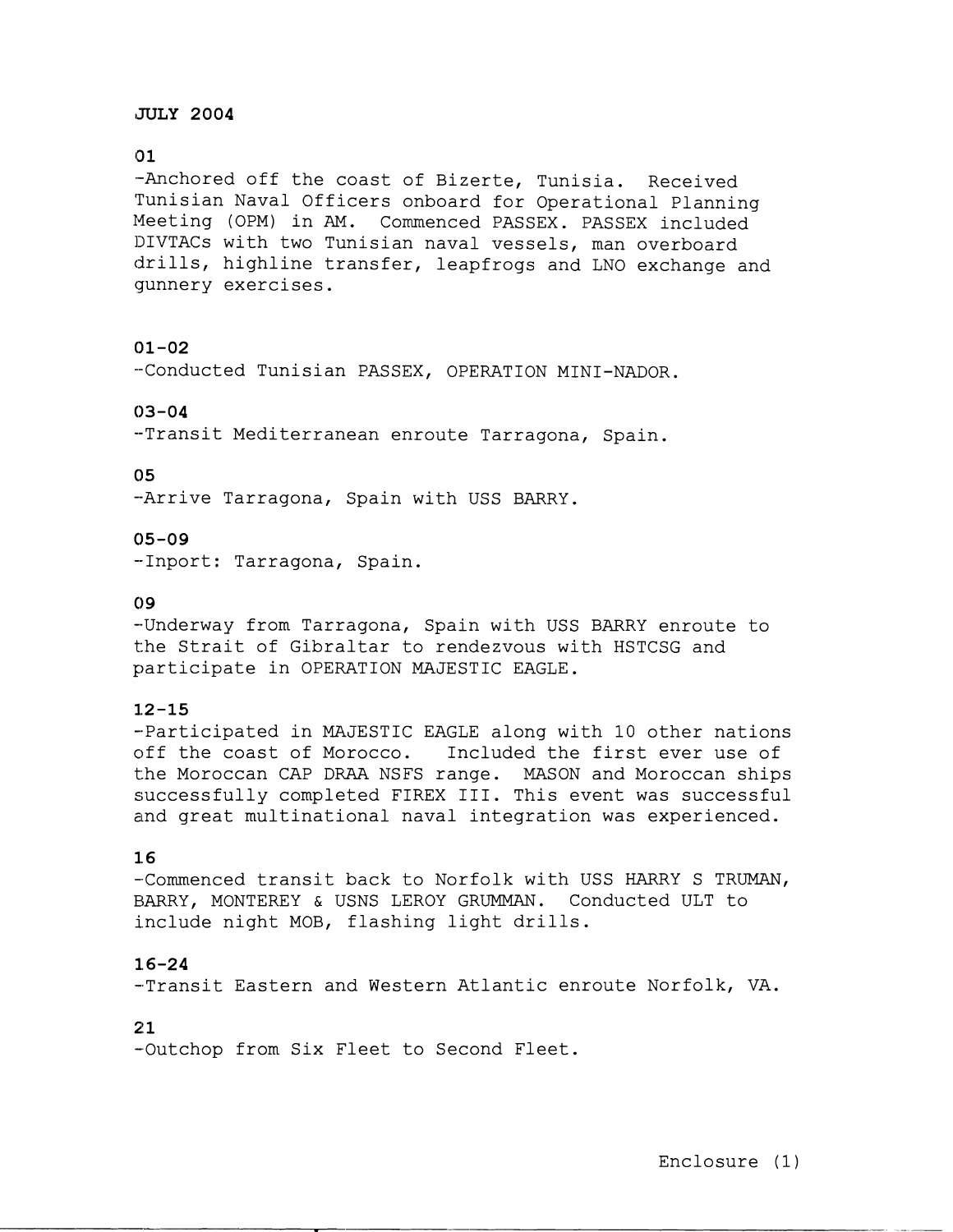24

-HSTCSG and MASON arrive back in the VACAPES OPAREA.

## 25

-Return to homeport.

#### **AUGUST 2004**

#### 01-31

-1nport. Predeployment leave and stand down for the crew.

# 23

-Berth shift from NOB, Norfolk, to deperming facility.

## 23-27

-Deperming in progress.

## 27

-Berth shift from deperming facility to NOB, Norfolk.

#### **SEPTEMBER** 2004

#### 01-30

-1nport. Predeployment leave and stand down for the crew.

# 21-23

-Underway from NOB, Norfolk to VACAPES for 25mm gun testing and shiphandling practice.

# 27

-Underway from NOB Norfolk to Yorktown, VA.

## 27-30

-Deployment ammo onload at Naval Weapons Station (NAVWPNSTA) Yorktown, VA.

## 30

-Underway from NAVWPNSTA Yorktown to NOB Norfolk.

#### **OCTOBER** 2004

#### 13

-Underway from Norfolk, VA. Commence six-month deployment to the Arabian Gulf in support of OPERATION IRAQI FREEDOM AND SEA DRAGON 11. HSL Detachment 46.1 from Mayport, EL embarked with two LAMPS HS-GOB helicopters.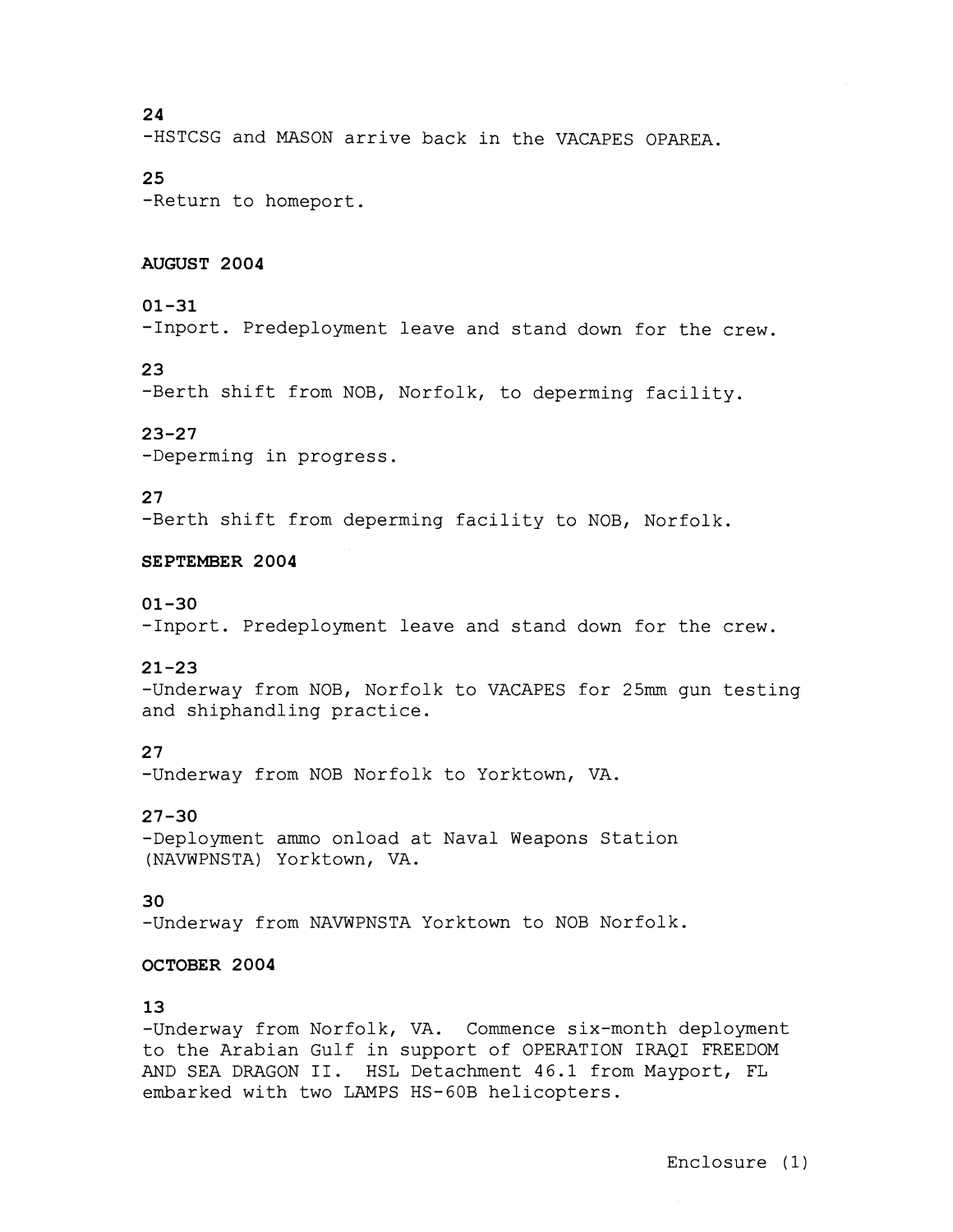# 13-21

-Transit to Faslane, Scotland. Continue ULT and CSG training enroute.

## 22

-Arrive Faslane, Scotland.

# **.22** -24

-1nport Faslane Scotland for Joint Maritime Course (JMC) 04-3 conference.

# 24

-Underway from Faslane, Scotland. Conducted small boat attack during transit as part of JMC 04-3.

# $24 - 30$

--Participated in JMC 04-3.

#### NOVEMBER 2004

# **0 3**

-Escort USNS ARCTIC eastbound and USNS SPICA westbound through the Strait of Gibraltar. Returned westbound enroute to Rota, Spain. Arrive Rota, Spain, late night.

## 03-06

-Inport Rota, Spain.

# 06

-Underway from Rota, Spain. Enroute Strait of Gibraltar.

## 07

-Escort M/V INDEPENDENCE and USNS POMEROY eastbound through Strait of Gibraltar.

## 08-10

-Transit Mediterranean to rendezvous with USS HARRY S TRUMAN, MONTEREY AND BARRY at Port Said.

# 11

-Night transit Suez Canal. Chop to Fifth Fleet.

## 12-17

Transit Red Sea, Gulf of Aden, Gulf of Oman enroute Arabian Gulf .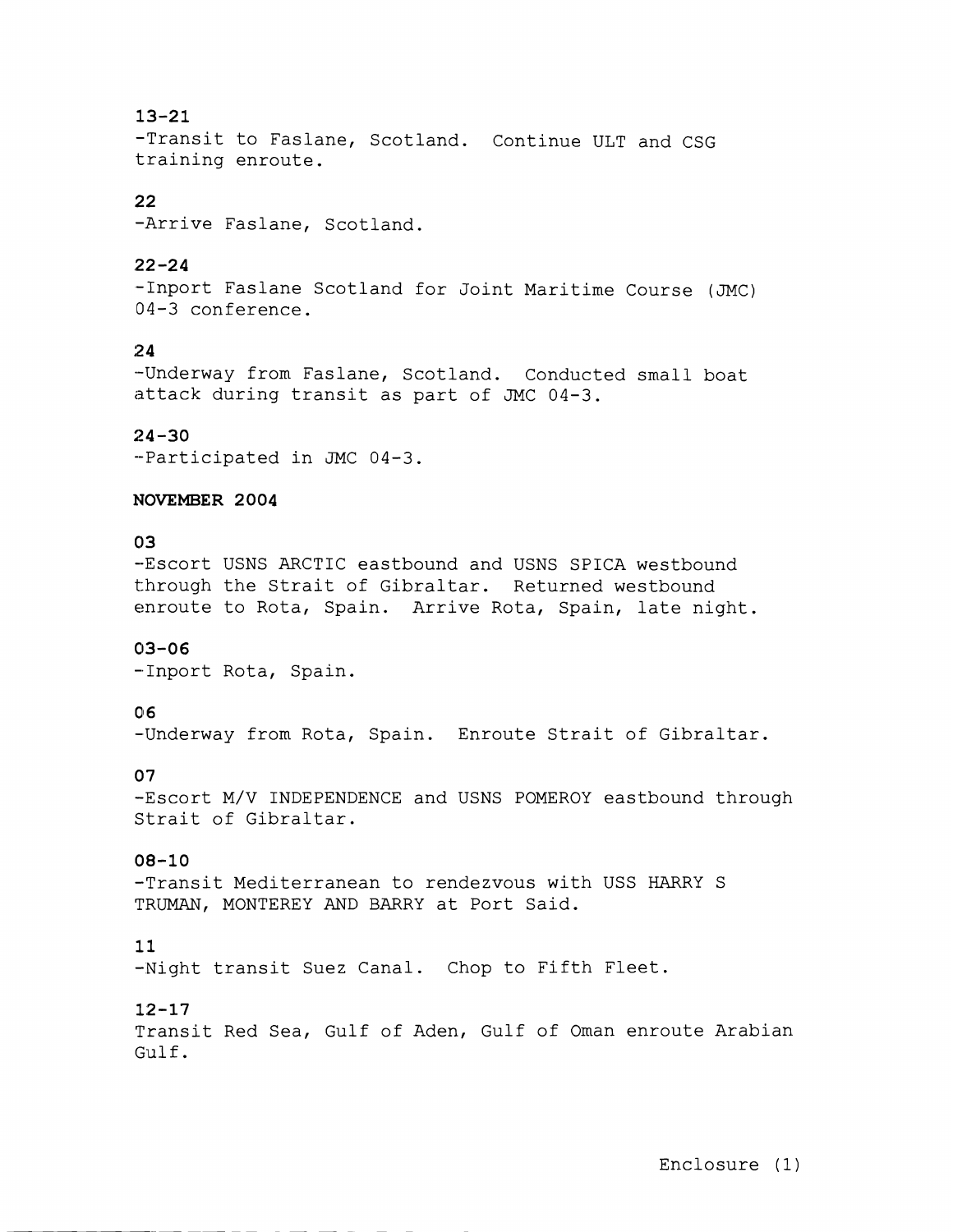-Transit the Strait of Hormuz (SOH) and entered the Southern Arabian Gulf.

# **19-30**

-Operations in the CAG/SAG in support of OPERATION IRAQI FREEDOM (OIF) and SEA DRAGON II (SDII).

## **21 2**

-Conducted two VBSS approach and visits.

#### **DECEMBER 2004**

**1.**  -Arrive Jebel Ali, UAE.

# $1 - 5$

-Inport Jebel Ali, UAE for upkeep.

#### **5;**

-Underway from Jebel Ali, UAE.

#### **5-22**

-Underway CAG/SAG in support of OIF and SDII.

#### 5'

-Conducted four VBSS approach and visits.

## 8

-Conducted two VBSS approach and visits.

# **i! 3**

--Arrive Mina Sulman, Bahrain.

# **i!3-27**

-Inport Mina Sulman, Bahrain for upkeep.

## $27$

--Underway from Mina Sulman, Bahrain

# **28-31**

--Underway CAG/SAG in support of OIF and SDII.

# **30**

--Conducted two VBSS approach and visits.

- --

# **18**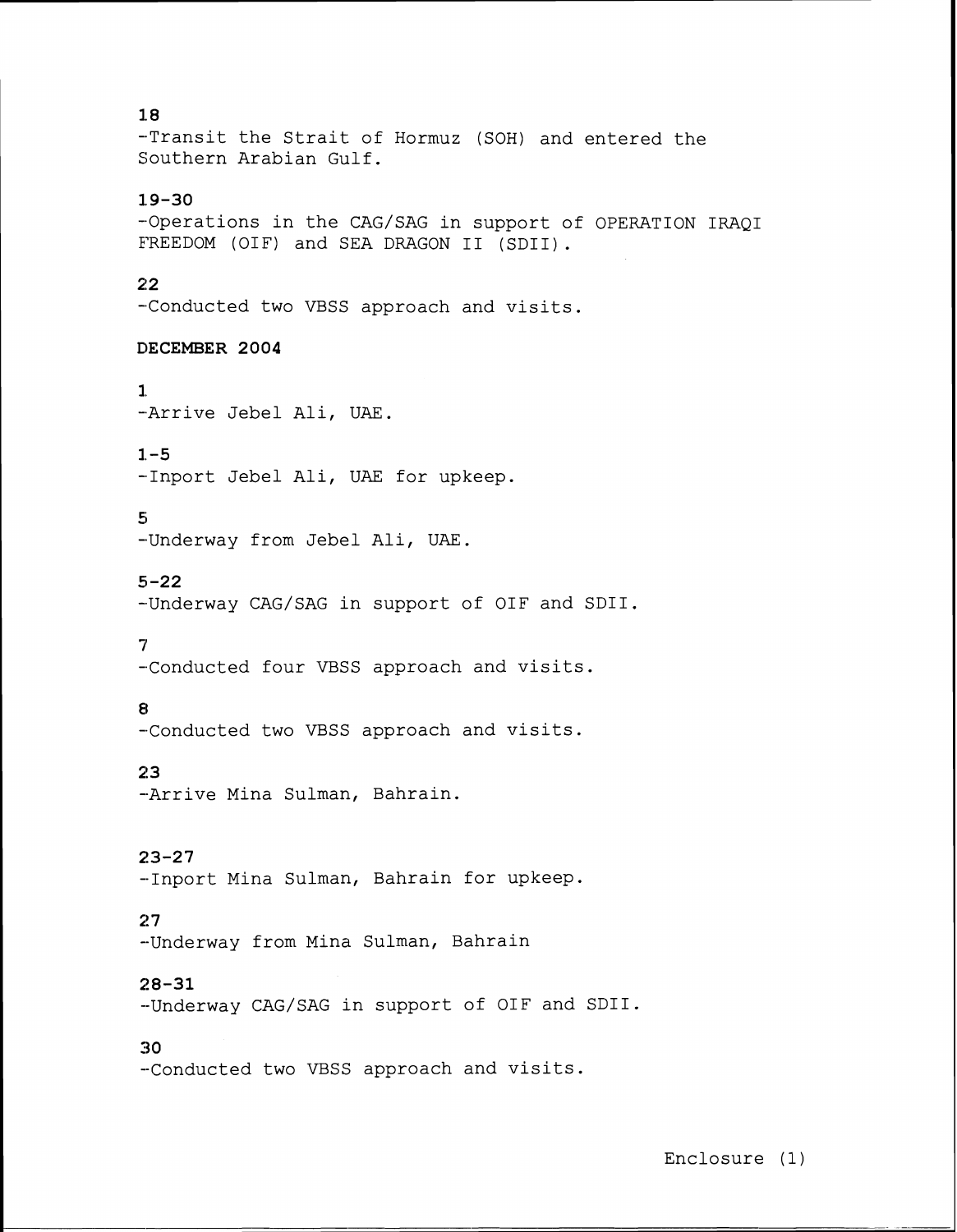# **USS MASON (DDG 87) NARRATIVE 01 JANUARY 2004** - **31 DECEMBER 2004**

1. Four years after her keel was laid and a less than two years after commissioning, USS MASON, the third ship to bear that honorable name, set course on an unforgettable year that would take her from her first work-up cycle to her first voyage across the Atlantic Ocean, and finally into her maiden deployment.

2. January 2004 found Ship's company returning from some much-needed holiday rest and relaxation to begin the busiest schedule MASON had seen yet. Her voyages began in the Virginia Capes (VACAPES) for the Tailored Ship Training Availability (TSTA) . The Damage Control Training Team, the largest training team onboard, faced intense evaluation while conducting numerous drills and evolutions. In addition to proving her Engineering readiness, MASON also demonstrated her combat readiness as her air warfare teams were tested with a myriad of simulated air engagements and the SONAR teams tested their mettle as they conducted multiple anti-submarine exercises to include streaming NIXIE.

3. Though back in port, MASON's combat readiness was kept to high standards as her air watchstanders participated in the HARRY S TRUMAN STRIKE GROUP Air Defense Commander (Course at Dam Neck Naval Base in late February. The (different Combat Information Center (CIC) watch teams maintained a 24-hour watch in the computer-run trainers. IWSON completed her Search-and-Rescue (SAR) Certifications I and I1 and readied her Fire Control teams to hone their skills at the Naval Surface Fire Support Team Trainer. In February MASON also conducted an ammunitions onload in preparation for her upcoming summer cruise. To continue training, MASON once again set sail for the VACAPES to conducted TSTAs for both ASW and Cruise Missile Tactical Qualification (CMTQ).

4. On her way back to homeport, MASON sailed up the Elizabeth River, past Norfolk Naval Station and moored at Nauticus, the Naval museum in downtown Norfolk.

-- -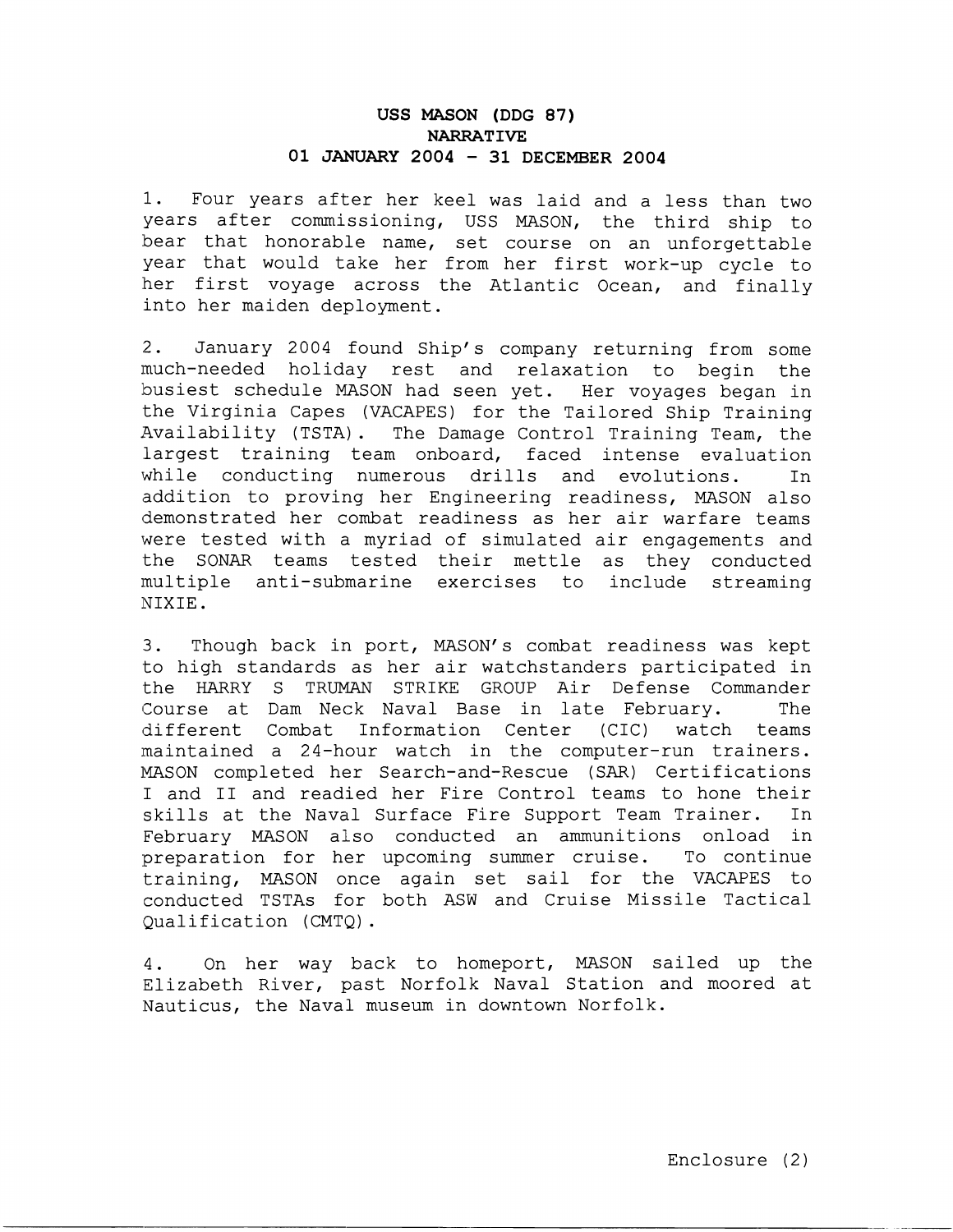This was a special occasion to celebrate the premier of '"Proud," a movie based on the book written by author Mary Pat Kelly, and based on the true story of the previous USS MASON (DE 529) that fought in World War 11. From February 24th to February 27th, MASON, at the time the Navy's newest destroyer, was the center showcase for the premier of the movie, which told the history of the brave men who served on the Navy's first ship manned by an African-American crew.

<sup>5</sup>. Building on MASON'S training tradition, the crew completed TSTAs evaluations in Deck, Navigation, and CMTQ, which was a critical test for MASON to pass in order to be allowed to deploy. Deserving of some rest, the crew enjoyed liberty in Mayport, Florida, from March 5<sup>th</sup> through the 8<sup>th</sup> before setting a course to the Gulf of Mexico to meet up with the JOHN F KENNEDY STRIKE GROUP. This was MASON's first major participation in a battle group and presented the rare opportunity to test and evaluate her Cooperative Engagement Capability (CEC), which proved successful.

**61.** After a short time back in her homeport of Norfolk, Virginia, MASON once again set out to sea on April 5th for an ISIC Navigation Check Ride and to participate in Group Sail, her first opportunity to work at sea with the aircraft carrier, USS HARRY S TRUMAN, CDS 26, CCDG-2, and the rest of the HARRY S TRUMAN CARRIER STRIKE GROUP. Group Sail also included two NSFS live-fire exercises at the G-10 range at Camp Lejeune, North Carolina on April  $7<sup>th</sup>$  and  $15<sup>th</sup>$ . Shooting at a buoy pattern at sea, MASON scored a 97.7% for FIREX I, the highest score in the Atlantic Fleet. At the second live fire event, MASON accurately placed more than 50 rounds ashore, earning her FIREX I11 qualification. MASON also participated in the successful sinking exercise (SINKEX) of the ex-USS PORTLAND. Returning again to homeport on April 30th, MASON and her crew completed the Final Evaluation Problem (FEP), marking the end of the basic phase of the Inter-Deployment Readiness Cycle (IDRC).

7. In the first week of May, The Completed final CMTQ Certification, a torpedo onload, and VLA firing training. Next, she picked up guests of the crew in preparation for participating in a two-day Tiger Cruise to Mayport, Florida.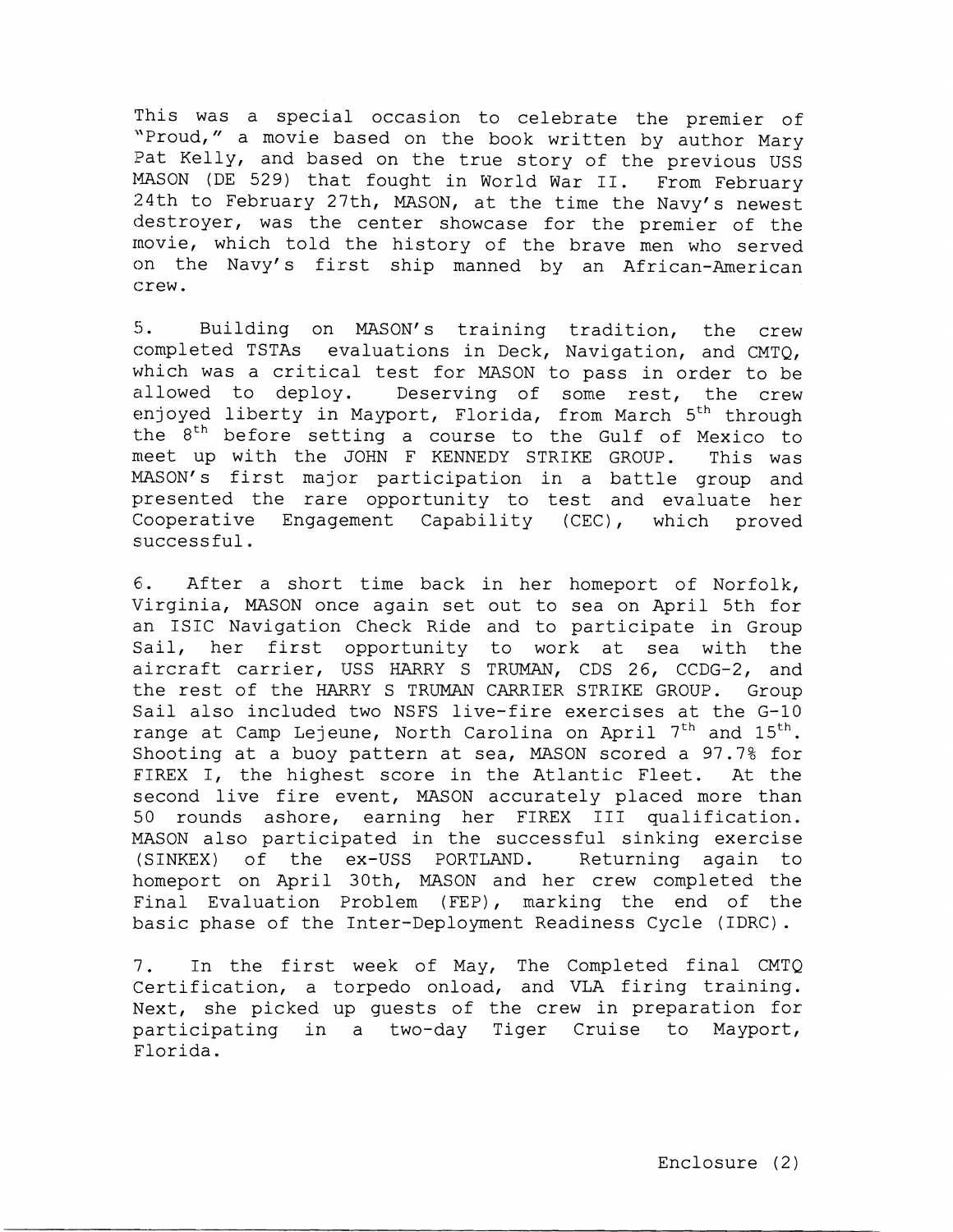MASON debarked her guests in Mayport, and moved on to complete the Under Sea Warfare Systems Qualification Trial (USW SQT) in the AUTEC range by Andros Island in the Bahamas. During their three days on the range, MASON'S ASW warriors conducted 6 live firing exercises. Those exercises included 6 Surface Vessel Torpedo Tube Shots, a VECTAC with a SH-60B Helicopter from HSL-46 in Mayport, FL, and the East Coast's only Vertically Launched Anti-Submarine Rocket (VLA) firing for the year. The three-day exercise demonstrated MASON'S prowess in Under Sea Warfare as the team amassed 7 hits out of 8 attempts, including setting a range record on their VLA shot by placing the torpedo 191 yards from the target.

 $8.$  On May  $18^{th}$ , MASON anchored off of Mayport for a successful AT/FP phase I11 small boat attack defense exercise. On the morning of May  $21^{st}$ , as MASON was returning to homeport, her first Change of Command ceremony took place. In a short and simple ceremony on the aft missile deck, the ship's company assembled to witness Commander Eugene H. Black I11 relieve Commander David J. Gale. The return to port was a challenge to the new Captain as the ship sailed home through heavy fog.

9. The ship spent June  $4^{th}$  to July 25<sup>th</sup> underway again. This cruise involved more exercises, farther from home than she had previously been. The crew's task was to prove MASON'S abilities in operations with not one, but two carrier battle groups. The underway began with the participation in COMPTUEX with the HARRY S TRUMAN STRIKE GROUP. Then MASON broke away and sailed south to meet up with the JOHN F KENNEDY STRIKE GROUP so that she could participate in their JTFEX. This gave the crewmembers the opportunity to test their training in boarding operations through Maritime Interdiction Operations (MIO) events and Visit, Boarding, Search and Seizure (VBSS) practice with the M/V PREVAIL and USNS LEROY GRUMMAN off of Cherry Point, North Carolina. It also gave MASON the chance to operate with Allied ships, as the British Royal Navy was<br>participating in JTFEX. On June 19<sup>th</sup>, MASON made her On June 19<sup>th</sup>, MASON made her rendezvoused once again with the HARRY S TRUMAN and with the STRIKE GROUP company cross the Atlantic Ocean to :participate in PULSEX '04 and Operation Majestic Eagle.

--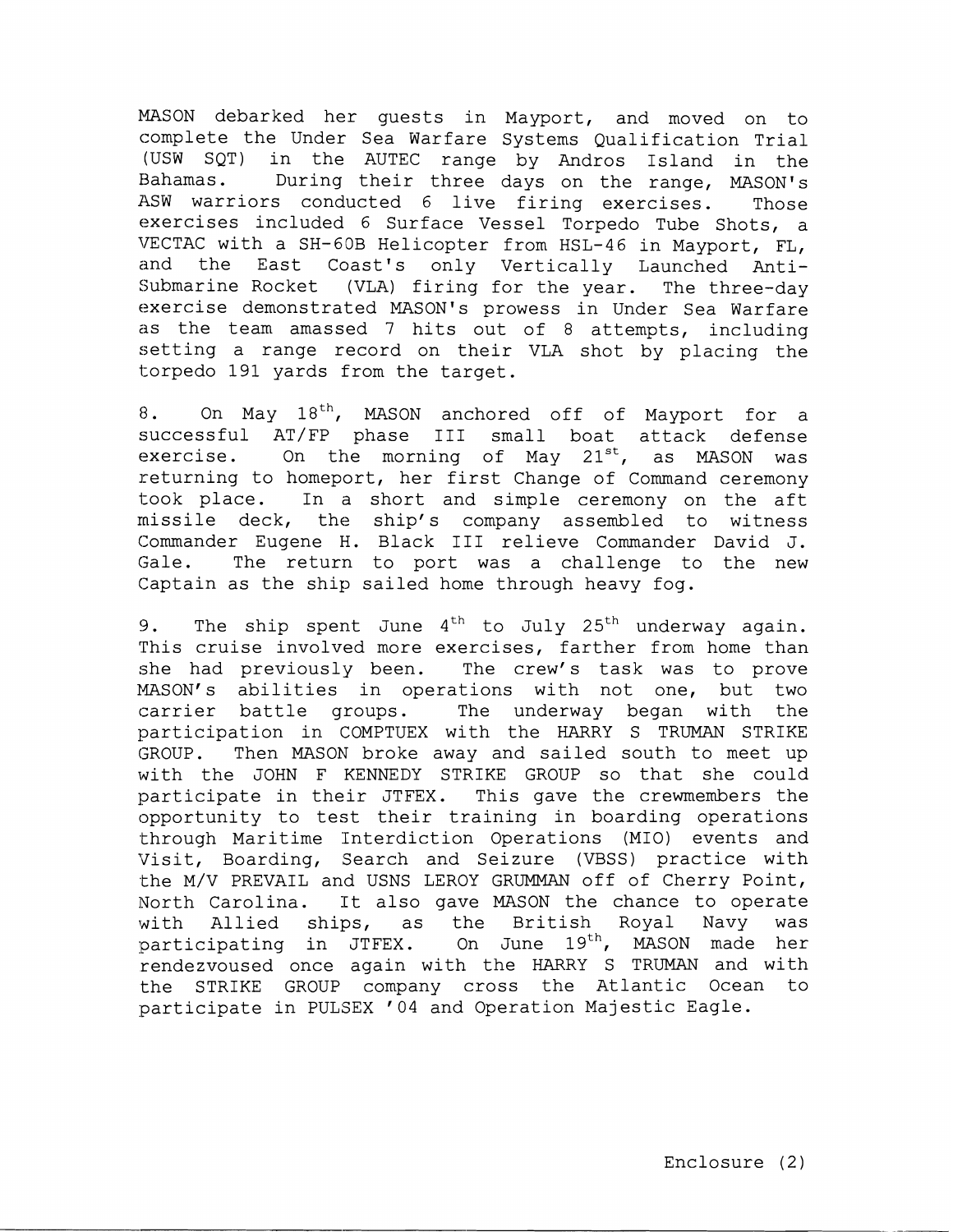10. On June 28<sup>th</sup>, MASON made her transit, the first of many, through the Strait of Gibraltar in company with USS BARRY (DDG 52). Now in the Mediterranean Sea, MASON's first tasking was to drop anchor off the coast of Bizerte, Tunisia. This evolution was the first part of a PASSEX that lasted several days. This exercise gave MASON the chance to interact with another foreign Navy and, more :importantly, to help the United States further political and military ties with Tunisia. Among the events carried out were a 5" gun and Crew-Served Weapons gun shoot, an Air Control exercise, a MI0 boarding demonstration, a SUW scenario, DIVTACS, Man Overboard (MOB) drills, leapfrogs, and a highline transfer.

11. From the coast of Tunisia, MASON joined with USS BARRY to head in to Tarragona, Spain, MASON's first foreign port visit. After enjoying several days of liberty, the crew took the ship back through the Straits of Gibraltar and then turned south toward Morocco, where she participated with the navies of ten other nations in Operation Majestic<br>Eagle from July 12<sup>th</sup> through 15th, enhancing our Eagle from July  $12^{th}$  through 15th, enhancing our multinational naval integration. One of the highlights of Majestic Eagle was MASON'S participation in an NSFS live fire event at the TAN TAN Range near Cap Draa, Morocco. The event was a success, and marked the first NATO use of the TAN TAN range for NSFS. Another first for MASON was the embarking of a foreign exchange Midshipman from Portugal. The summer cruise proved MASON's readiness and also gave her crew the chance to learn new skills, both administrative and tactical. She used the return trip as an opportunity to practice night Man Overboard (MOB) drills and flashing light drills. On July  $25<sup>th</sup>$ , MASON returned to Norfolk with the USS BARRY, USS MONTEREY, and USNS LEROY GRUMMAN.

:12. Between her return from summer cruise and her quickly approaching fall deployment, it was a relatively quiet time :for the ship. Throughout August and September, members of the crew were allowed some pre-deployment leave. The ship did, however, participate in a few major evolutions. MASON conducted her first deperming from August 23<sup>rd</sup>-27<sup>th</sup> at the Deperming Station just a few miles from the Naval base. MASON sailed to the VACAPES to test her newly installed :25mm guns as well as to ensure the crew's proficiency in ship handling from September  $1^{st}$  through third.

- --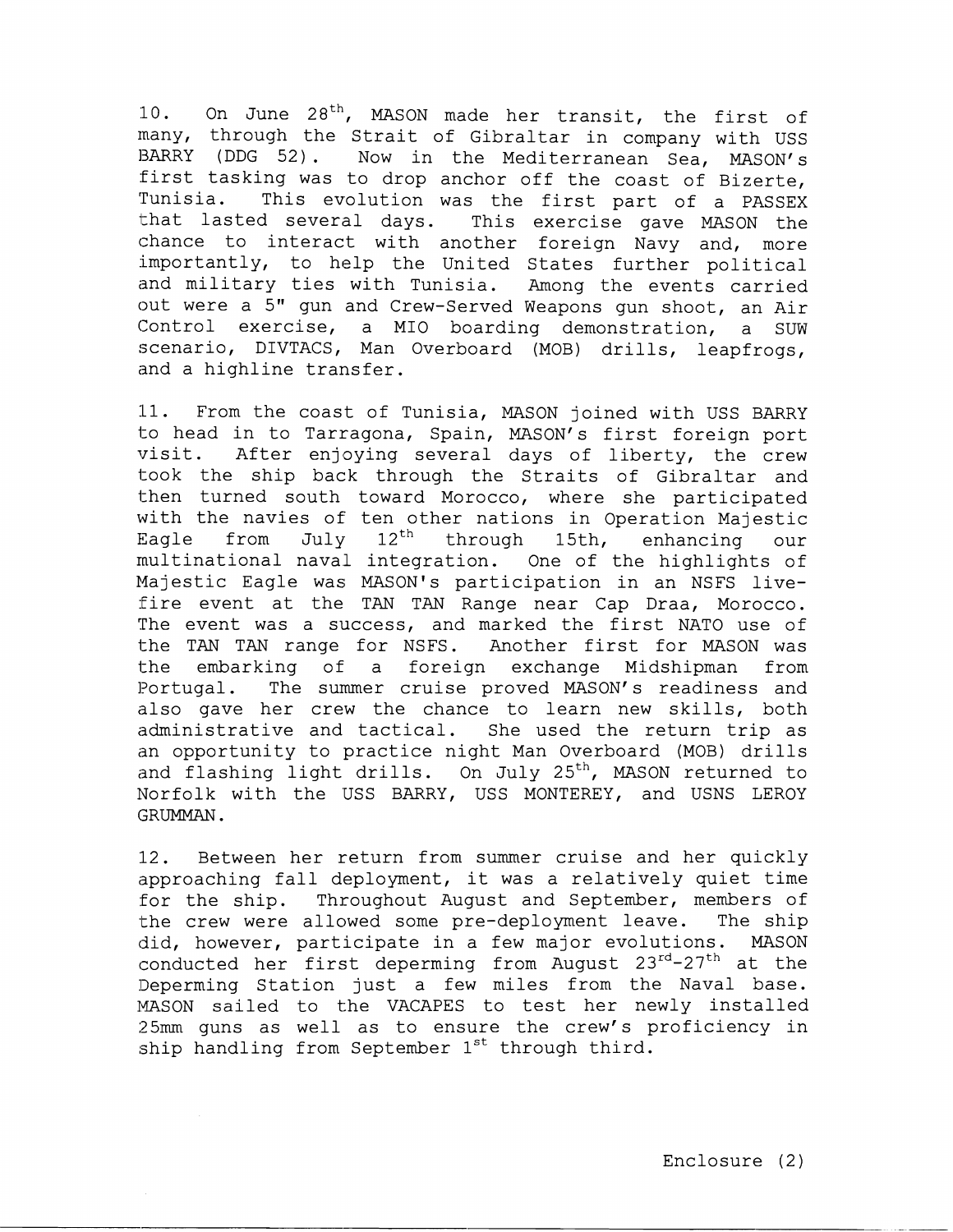She also visited Yorktown again from September 27<sup>th</sup> through  $30<sup>th</sup>$  to conduct her ammunitions onload in preparation for deployment.

13. On October  $13<sup>th</sup>$  there was excitement in the air, in anticipation of the start of MASON's maiden deployment. There were many sad faces on the pier and on the ship as one prolonged blast was sounded, signaling that the ship was now underway for her six-month deployment as part of CPERATION IRAQI FREEDOM and Operation SEA DRAGON 11. Family, friends, and loved ones bid farewell to their sailors, grateful for the service MASON was setting out to perform for her country but also eager for the day when she would return. HSL-46 detachment 1 from Mayport joined MASON for the deployment.

14. It was a smooth transition for the crew to return to the familiarity of the daily underway routine. First on the agenda was the Joint Maritime Course (JMC), an exercise led by the British Navy and involving several other coalition navies. After several days of delays due to engine trouble with one of the SH-GOB helicopters that was to embark with her, MASON left the VACAPES by herself to cross the Atlantic Ocean and catch up with USS BARRY and USS MONTEREY. To start JMC, MASON tied up alongside USS ElARRY in Faslane, Scotland, to attend the JMC Conference, which laid the ground work for the exercise and gave US commanders the chance to discuss tactics and make connect ions with commanders of other European navies. JMC also included a live-fire NSFS event for MASON at Cape Wrath, Scotland on October 26, 2004. With calls-for-fire from American, British, and Norweigan spotters, MASON successfully fired rounds ashore, earning a FIREX I1 qualification.

1.5. The transit to JMC was anything but easy. As MASON traveled up the Irish Sea towards Scotland, she plowed through a large storm for several days in sea reaching over fifteen feet. As waves continuously crashed over the deck, MASON stayed on course, taking some minor damage to several topside areas. This, however, did not keep MASON and her crew from continuing with her assigned tasking. Thankfully, there were no personnel injuries incurred during the storm. Upon arrival in Faslane, one of the priorities besides the JMC Conference was repairing the damage.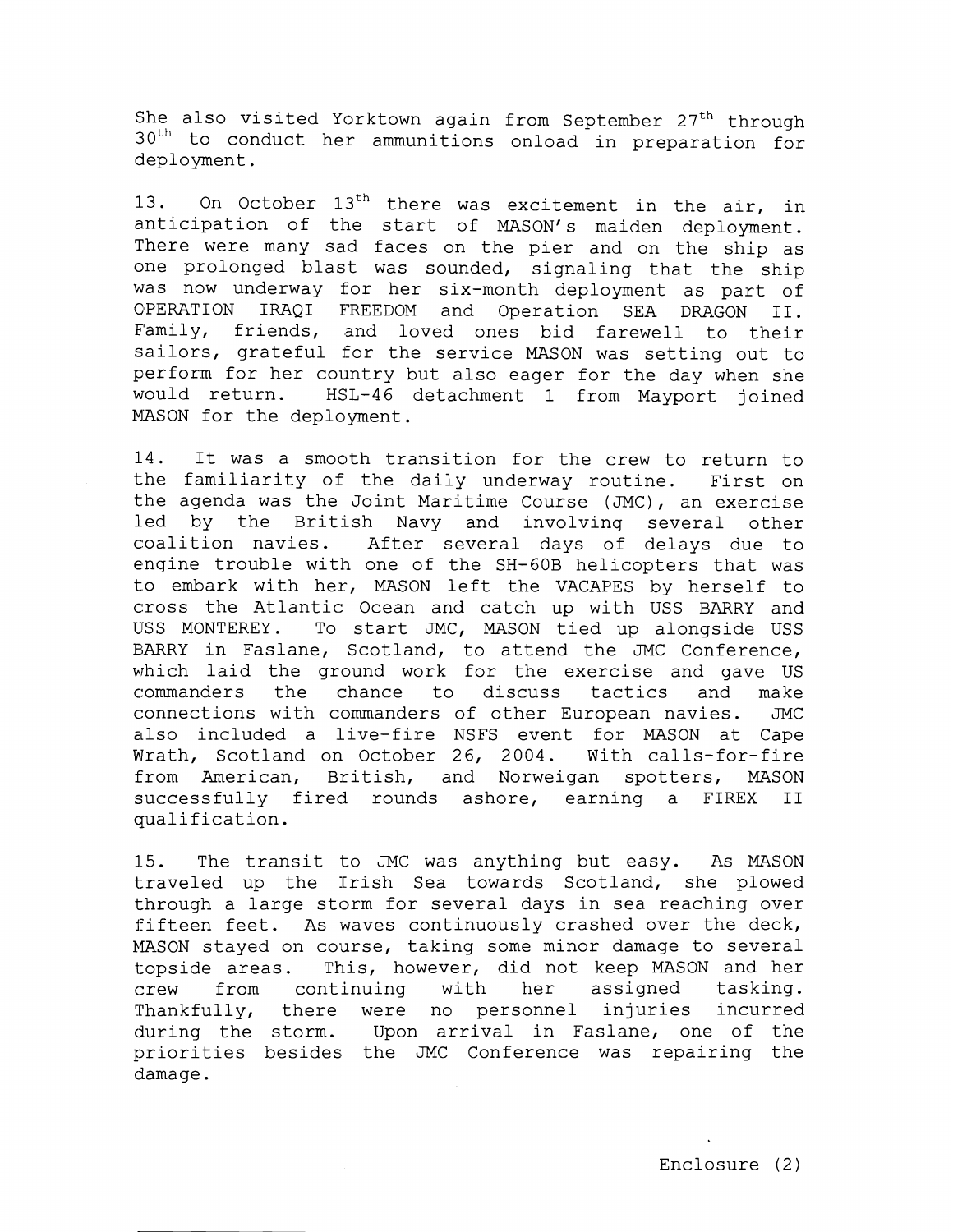16. The US Navy's participation in JMC was not limited to the HARRY S TRUMAN STRIKE GROUP. Other east coast ships such as the cruiser USS ANZIO and the destroyer USS PORTER also joined the Course. MASON'S first taste of the operation started with a simulated small boat attack shortly after getting underway from Faslane, and then the exercises gradually increased in difficulty over the course of a few days, to include simulated air and surface engagements simultaneously. At one point, MASON's crew was engaged in a two-RHIB boarding operation while conducting flight quarters, all while in restricted waters.

17. After a week's participation in JMC, the crew turned their ship toward the familiar Straits of Gibraltar. The destination was a port visit in Rota, Spain, but before going pierside, the ship was given the task of escorting USNS SPICA and USNS ARCTIC through the Strait. From the Atlantic to the Mediterranean then from the Mediterranean to the Atlantic it was a long day as MASON ensured the safety of our Naval support ships. This escort duty was a landmark event, as the previous USS MASON (DE 529) is most :famous for heroically conducting escort duties during a raging storm in WWII despite heavy damage. MASON's crew was proud to be upholding the escorting tradition. The (crew enjoyed liberty in Rota from November **3rd** through the  $6<sup>th</sup>$ , then set out seaward again to begin her transit to Port Said, enroute to the Arabian Gulf. On the way to Port Said, MASON once again acted as an escort, this time for M/V INDEPENDENCE and USNS POMEROY, going Eastbound through the Straits of Gibraltar on November 7th.

18. On November 11<sup>th</sup>, MASON finally made her long and stressful night transit through the Suez Canal after experiencing many delays throughout the day due to a ship running aground in the canal. From there it was a quick transit through the Red Sea, around Bab el Mandeb, past the Gulf of Aden, and through the Straits of Hormuz. MASON arrived on station in the Arabian Gulf on the 19<sup>th</sup> of November. Upon arriving in the area, MASON rendezvoused with the British Frigate HMS CAMPBELLTOWN as she was departing for home in order to gain valuable "lessons learned" from her.